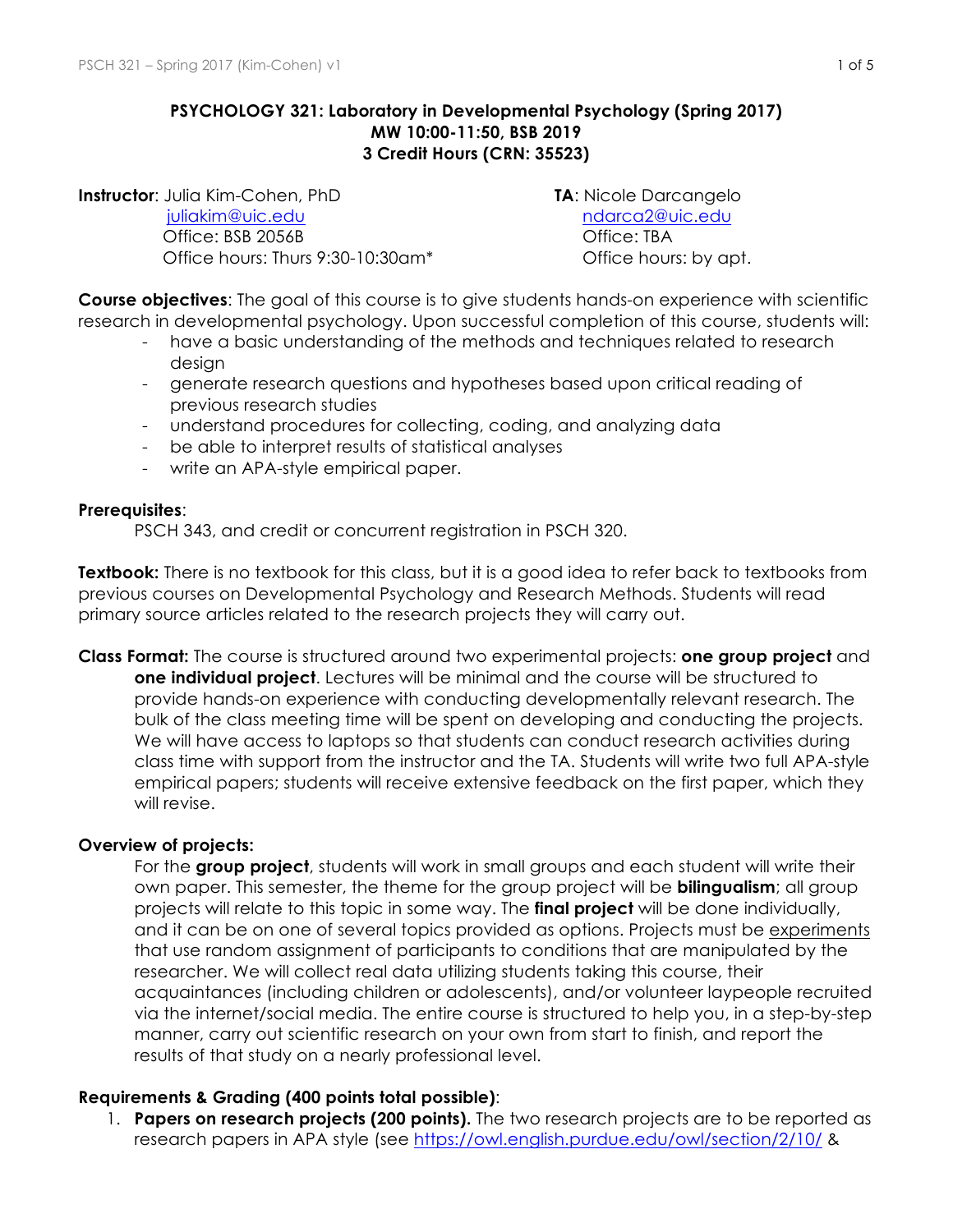[www.apastyle.org](http://www.apastyle.org/) for guidelines). Each student must write their own paper individually, including for the group project. Specific guidelines for the format and the content for the papers will be covered in class. The final grade on the group project paper will be an average of the grade for the draft (weighted 30%) and the revised paper (weighted 70%). There will be no revision option for the final paper, which will be submitted as one complete paper at the end of the semester.

Group Project Part I (**31 points**): Title page, Introduction, References Group Project Part II (**19 points**): Method Group Project Part III (**19 points**): Results, Table/Figure (if applicable) Group Project Part IV (**31 points**): Abstract, Discussion Final Project (**100 points**): entire manuscript

All paper assignments are to be submitted via SafeAssign on the course Blackboard. Papers will be considered late starting immediately after the deadline. In order to avoid delays due to technical problems, please don't wait until the last minute to upload your paper. **If you have a problem with SafeAssign submission, you must email the paper to me and to your TA within 10 minutes of the deadline**. Otherwise, **you will lose 10 points for every 24 hours that the paper is late. Corrupted or blank files uploaded will be considered missing.** 

- 2. **Quizzes (60 points).** There will be 3 in-class quizzes based on material covered in the Trochim online textbook and other reading assignments. Each quiz will be worth 20 points. The first quiz will include questions about the syllabus.
- 3. **Group Project Presentation (10 points) & Final Project Presentation (30 points)**. The ability to verbally communicate your research in front of a live audience is an important skill to acquire. All students are required to present their final project. We will provide specific instructions for how to prepare for your presentations.
- 4. **Participation, Attendance, & Lab exercises (100 points)**. Much of the work will be handson so **attendance and completion of assignments is required**. Assignments done in class or in preparation for one of the research projects will be difficult to make up. Thus, it is crucial for you not to miss a class. **Each unexcused absence will result in a 10-point deduction from your participation grade** (up to a maximum of 80 points)**. Anyone who arrives more than 10 minutes late to class will be marked absent.** Keep in mind that losing 40 points will result in a drop of one full grade; losing 80 points will result in a drop of two full grades (e.g., from an "B" to a "D".) This is a small class and each student's contribution to discussion and activities impact the success of the course.

Final grades will be determined by total points as follows:

A:  $360 - 400$ B: 320 – 359  $C: 280 - 319$  $D: 240 - 279$ F: less than 240

In the event of partial points, I will round up final grades if the decimal point is .5 or higher. If the decimal is anything lower than .5, I will round the final grade down (e.g., .499 is rounded down). Absolutely no exceptions will be made to these policies.

# **Policies & Procedures:**

• **Attendance & extension policy:** As stated above, attendance in class is essential. Not only will attendance directly impact your participation grade, it will impact how much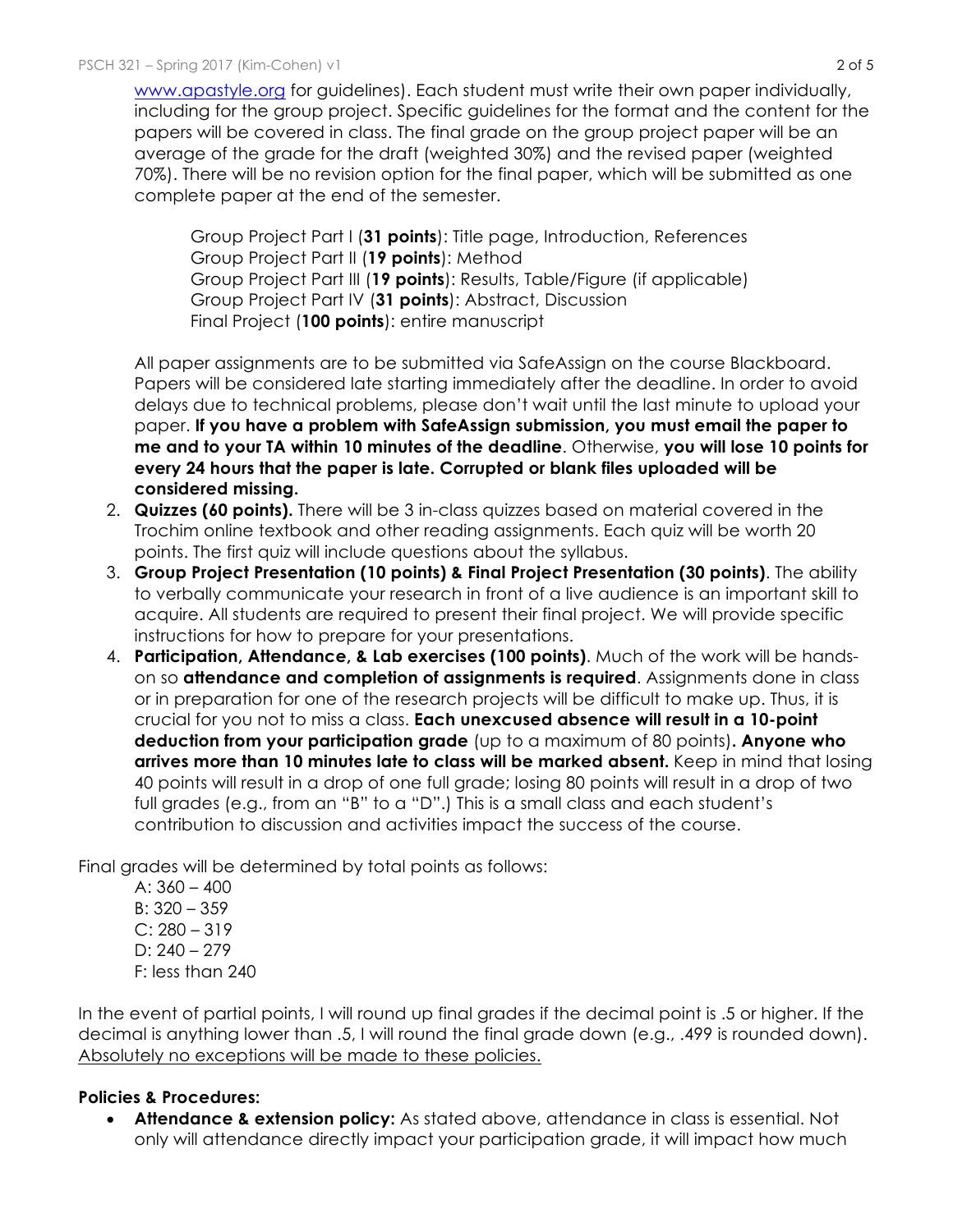you learn and get out of the class. Attendance will be taken each day. An extension of the due date for assigned work is permitted only in case of:

- (a) personal illness
- (b) personal or family crisis
- (c) religious holidays that you observe
- (d) job / school interview or athletic events requiring travel.

In all of the above cases, you should submit a written excuse by email, **including documentation**, if possible. In case of (c) or (d), you should notify both the TA and the instructor in advance so that we can find out the best way to handle the situation with the least amount of disruption.

If an extension is granted, take the following steps: (i) If you missed a quiz, visit the TA or the instructor's office hours and take the quiz within 1 week upon your return. You may also take a quiz before the planned departure. (ii) If you missed a homework assignment or paper due date, submit it within 1 week upon your return, or submit it before the due date. (iii) If you missed a lab exercise, consult your TA as to how to make it up.

**Grading of unexcused late assignments or missed lab exercise:** Work that is late without a valid excuse (see above) will be treated in the following way: (i) If you missed a quiz, but take it during a TA's or the instructor's office hour within 1 week, you may receive 70% of the score you receive on that quiz. (ii) If you missed a homework assignment or paper due date, we will deduct 10% of your score on that assignment for each late day (including weekends). **An unexcused paper or homework assignment later than 7 days (including weekends) will not be accepted and will automatically receive a 0.** (iii) For a missed lab exercise, you should obtain the handout from the TA and find out what you are supposed to learn on your own. You will receive half credit for it, if you turn in the appropriate lab exercise within 1 week.

- **\*Office hours:** Office Hours are by appointment only. We are happy to meet with you during the times listed above, but you must email us first to schedule an appointment.
- **Correspondence:** Students often ask how they should address me; you may address me as "**Dr. Kim-Cohen**" or "**Professor Kim-Cohen**." When writing emails to me or to the TA, please include "PSCH 321 MW" in the subject line. We will do our best to respond to your messages within 24-hours (a bit longer over weekends). For **tips** on how to write effective & professional emails to your professor, please see: [http://bit.ly/2hSAjla.](http://bit.ly/2hSAjla)
- **Electronic devices:** Personal laptops, tablets, smart phones, etc. are not allowed in class. We will have two short "screen breaks" during class when you may look at your phones for non-class related reasons. Aside from these breaks, *please silence your phones and put them out of sight in order to avoid distraction*. Students caught violating the policy will be asked to leave the classroom and will be marked absent for the day. We will use university-owned laptops in the classroom to work on research projects.
- **Cheating & plagiarism**: **Plagiarism occurs when you use someone else's text or ideas in your writing without citing that person as a reference.** If a student is caught cheating on an exam or plagiarizing on a paper, that student will automatically receive an F for the course and the appropriate authorities within the university will be notified. Please be sure to review the UIC Department of Student Judicial Affairs [\(http://www.uic.edu/depts](http://www.uic.edu/depts /sja/integrit.htm) [/sja/integrit.htm](http://www.uic.edu/depts /sja/integrit.htm)) for more information about the violation of Academic Integrity and its consequences. I encourage all students to take a look at this **excellent infographic** on what plagiarism is and how to avoid it: [http://bit.ly/1Ksb2pv.](http://bit.ly/1Ksb2pv)
- **Writing support:** I encourage you to schedule an appointment for individual writing tutoring at the UIC Writing Center:<http://www.uic.edu/depts/engl/writing/>. It's free and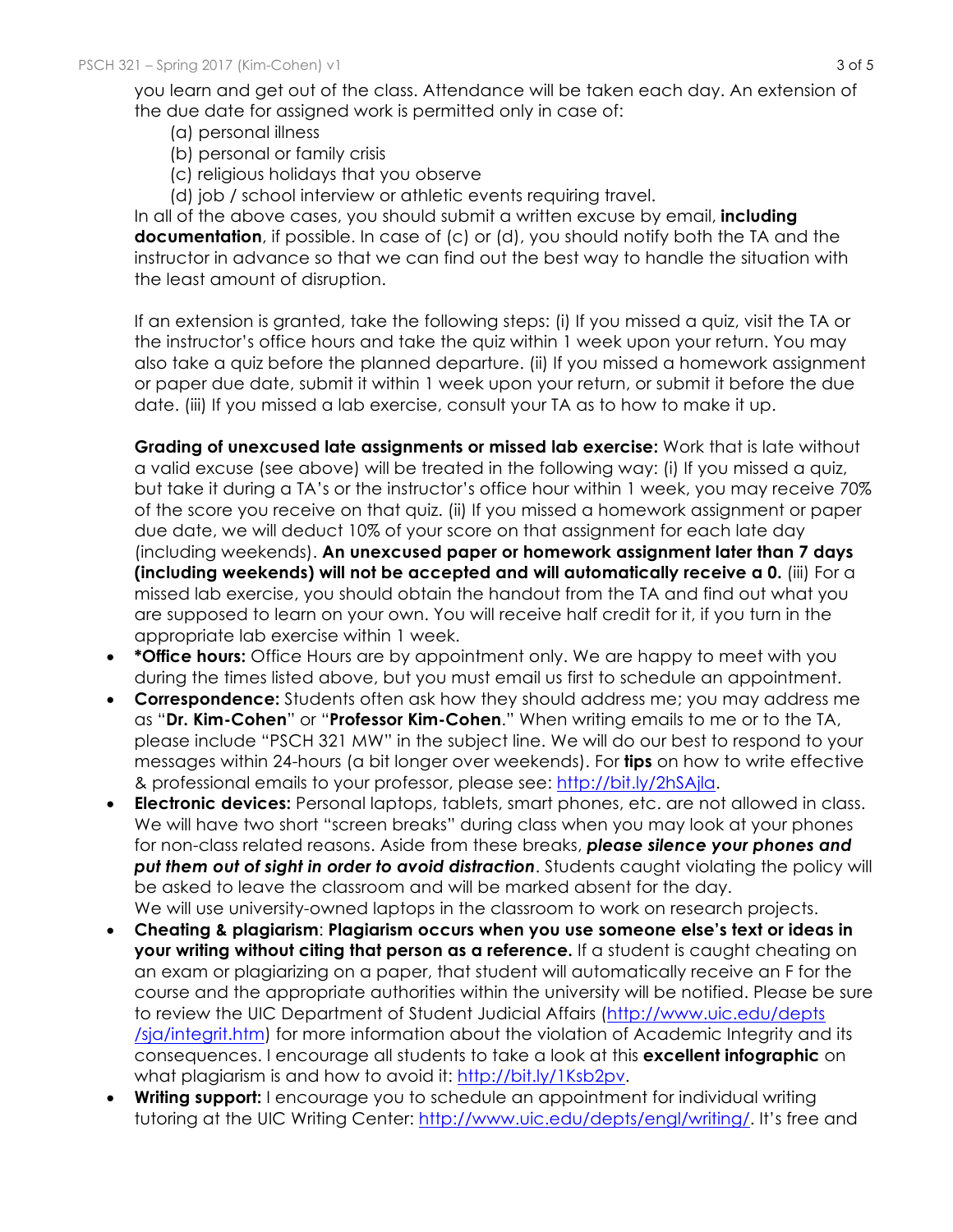anonymous; you will rarely have such an opportunity to get help with your writing after you graduate so take advantage of this great resource while you can.

- **Accommodations for disabilities:** I would be happy to make accommodations for disabilities as indicated by the Disability Resource Center. Please inform me of your needs within the first two weeks of the semester. In keeping with the university policy: "Students with disabilities must provide the instructor in writing the need for accommodations and what they are. Those who require accommodations for access and participation in this course must be registered with the Disability Resource Center. Please contact ODS at 312/413-2183 (voice) or 312/413-0123 (TTY)." Email: [drc@uic.edu](mailto:drc@uic.edu).
- **Holidays and Religious Days of Special Observance:** Please inform me via email if you miss class or need to reschedule an exam due to observance of a religious holiday. See the following website for the University's list of holidays/religious days: <http://oae.uic.edu/docs/ReligiousHolidaysAY20162018.pdf>

| Week           | <b>Date</b>   |     | <b>Topic</b>                                                                                                                                                                              | Reading                                      | <b>Due</b>                                                                      |
|----------------|---------------|-----|-------------------------------------------------------------------------------------------------------------------------------------------------------------------------------------------|----------------------------------------------|---------------------------------------------------------------------------------|
|                | Jan 9         | Mon | Introduction, overview, syllabus; General<br>principles (questions, constructs, IV, DV,<br>causality)                                                                                     | "Two<br>languages<br>are better<br>than one" |                                                                                 |
|                | Jan 11        | Wed | Methods for investigating developmental<br>questions; Experimental design; how to<br>formulate research ideas; Literature review<br>exercise; how to read an empirical journal<br>article |                                              | Annotated<br>bibliography of<br>a review article<br>on bilingualism             |
| $\overline{2}$ | Jan 16        | Mon | <b>MLK Day - NO CLASS</b>                                                                                                                                                                 |                                              |                                                                                 |
|                | <b>Jan 18</b> | Wed | Reliability; Internal/external validity;<br>Discussion of studies on bilingualism                                                                                                         |                                              | Annotated<br>bibliography of<br>two empirical<br>articles                       |
| 3              | <b>Jan 23</b> | Mon | Group project development; Writing<br>Workshop 1 (Title Page, Introduction,<br>References)                                                                                                |                                              |                                                                                 |
|                | <b>Jan 25</b> | Wed | Design data collection procedure;<br>Qualtrics tutorial                                                                                                                                   |                                              | <b>Group Project</b><br><b>Paper Part 1</b><br><b>DUE FRI Jan 27</b><br>by 10PM |
| 4              | <b>Jan 30</b> | Mon | Group project development; Writing<br>Workshop 2 (Method); Ethical guidelines                                                                                                             |                                              | Quiz 1                                                                          |
|                | Feb 1         | Wed | Pilot testing                                                                                                                                                                             |                                              | <b>Group Project</b><br><b>Paper Part 2</b><br><b>DUE SUN Feb 5</b><br>by 10PM  |
| 5              | Feb 6         | Mon | <b>SPSS tutorial: t-tests</b>                                                                                                                                                             |                                              | Launch data<br>collection for<br><b>Group Projects</b><br>by MON Feb 6          |

## **Course Schedule (\*note: changes to the schedule will be announced in class & on BB)**